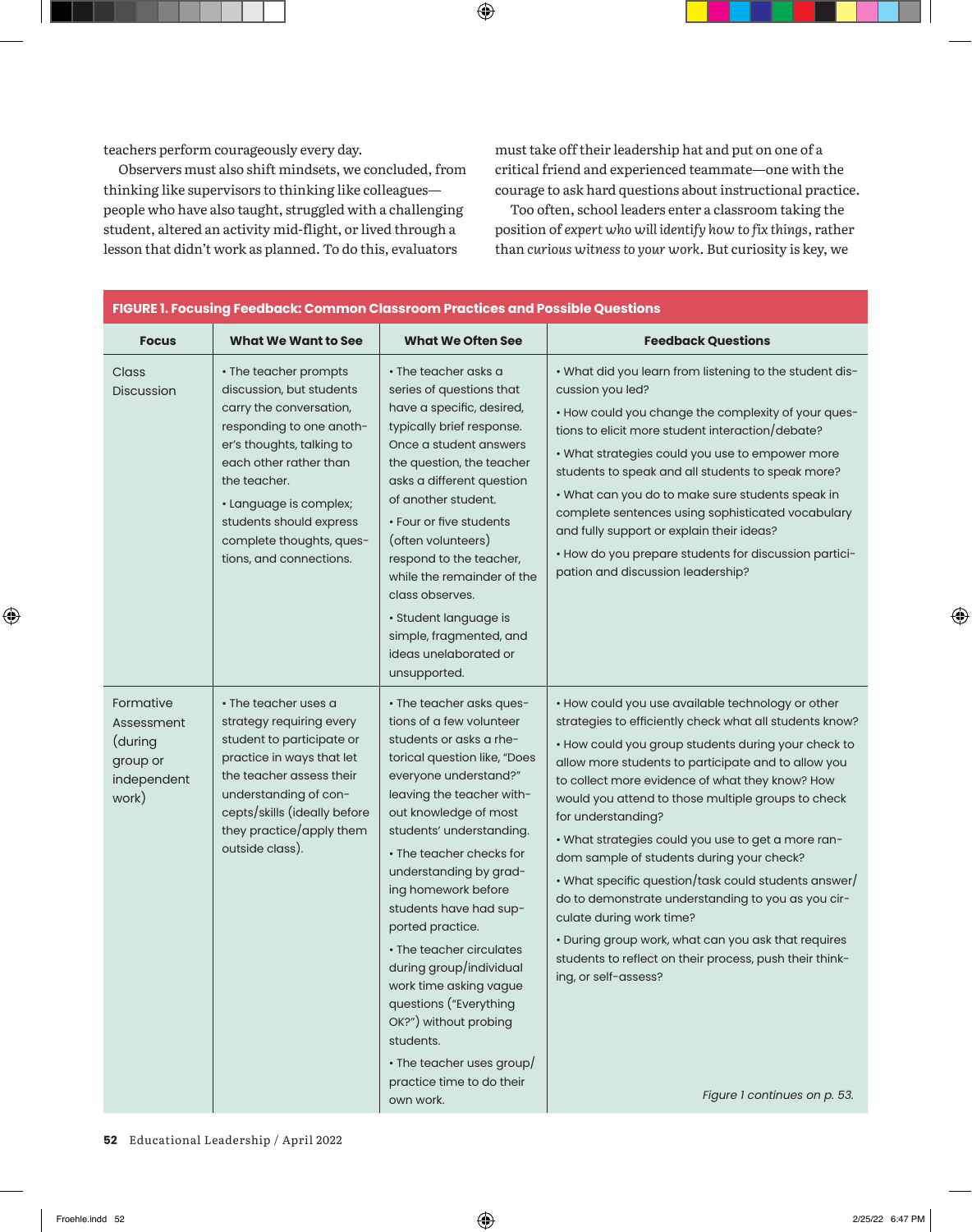| FIGURE 1. Focusing Feedback: Common Classroom Practices and Possible Questions (continued) |                                                                                                                                                                                                                                                                                                  |                                                                                                                                                                                                                                                                                                                                                                                                                                                                                                                                                                                                                                                                                                                                                                                                                                                                                                                                                                |                                                                                                                                                                                                                                                                                                                                                                                                                                                                                                                                                                                                                                                                                                                                                                                                             |  |  |  |  |
|--------------------------------------------------------------------------------------------|--------------------------------------------------------------------------------------------------------------------------------------------------------------------------------------------------------------------------------------------------------------------------------------------------|----------------------------------------------------------------------------------------------------------------------------------------------------------------------------------------------------------------------------------------------------------------------------------------------------------------------------------------------------------------------------------------------------------------------------------------------------------------------------------------------------------------------------------------------------------------------------------------------------------------------------------------------------------------------------------------------------------------------------------------------------------------------------------------------------------------------------------------------------------------------------------------------------------------------------------------------------------------|-------------------------------------------------------------------------------------------------------------------------------------------------------------------------------------------------------------------------------------------------------------------------------------------------------------------------------------------------------------------------------------------------------------------------------------------------------------------------------------------------------------------------------------------------------------------------------------------------------------------------------------------------------------------------------------------------------------------------------------------------------------------------------------------------------------|--|--|--|--|
| <b>Focus</b>                                                                               | <b>What We Want to See</b>                                                                                                                                                                                                                                                                       | <b>What We Often See</b>                                                                                                                                                                                                                                                                                                                                                                                                                                                                                                                                                                                                                                                                                                                                                                                                                                                                                                                                       | <b>Feedback Questions</b>                                                                                                                                                                                                                                                                                                                                                                                                                                                                                                                                                                                                                                                                                                                                                                                   |  |  |  |  |
| Stations                                                                                   | • The teacher purposely<br>chooses activities and<br>groups so that students<br>receive appropriately<br>targeted instruction when<br>they rotate through the<br>teacher's station.<br>• Station work is meaning-<br>ful, can be done without<br>teacher support, and is<br>best done in groups. | • As students rotate<br>through stations, they<br>are each doing the same<br>independent task (e.g.,<br>each has the same map<br>to label/color), making<br>the convening of stations<br>unnecessary.<br>• The work required in<br>the independent stations<br>necessitates teacher sup-<br>port, too often pulling the<br>teacher from students at<br>the teacher's station.<br>· Stations/groups are not<br>constructed to provide<br>scaffolding/stretching for<br>students with different<br>needs/abilities.<br>• Time at stations is too<br>brief for meaningful inter-<br>action between teacher/<br>students.<br>• Stretch or sponge<br>activities are not available<br>leaving students who fin-<br>ish early with nothing to<br>do but wait to rotate.<br>• Outside the teacher<br>station, students are<br>doing "time-filler" tasks<br>that are not rigorous, not<br>aligned to objectives, or<br>not designed to build their<br>skills/knowledge. | . Why did you choose station work for these<br>activities?<br>• How could you have grouped students differently to<br>give them a richer experience?<br>• How could alternate groupings change the guided<br>work in your teacher's station?<br>• How could you leverage technology to make some<br>station work a more individualized experience?<br>• How do you determine the time required for each<br>rotation?<br>. What was the important learning for students at<br>each station? How was learning enhanced/layered<br>by doing it in this group and in these timed rotations?<br>. Which students probably found the station work<br>easy or hard? How do you design the stations so that<br>those students are supported/stretched?<br>• How will you build on today's station work<br>tomorrow? |  |  |  |  |